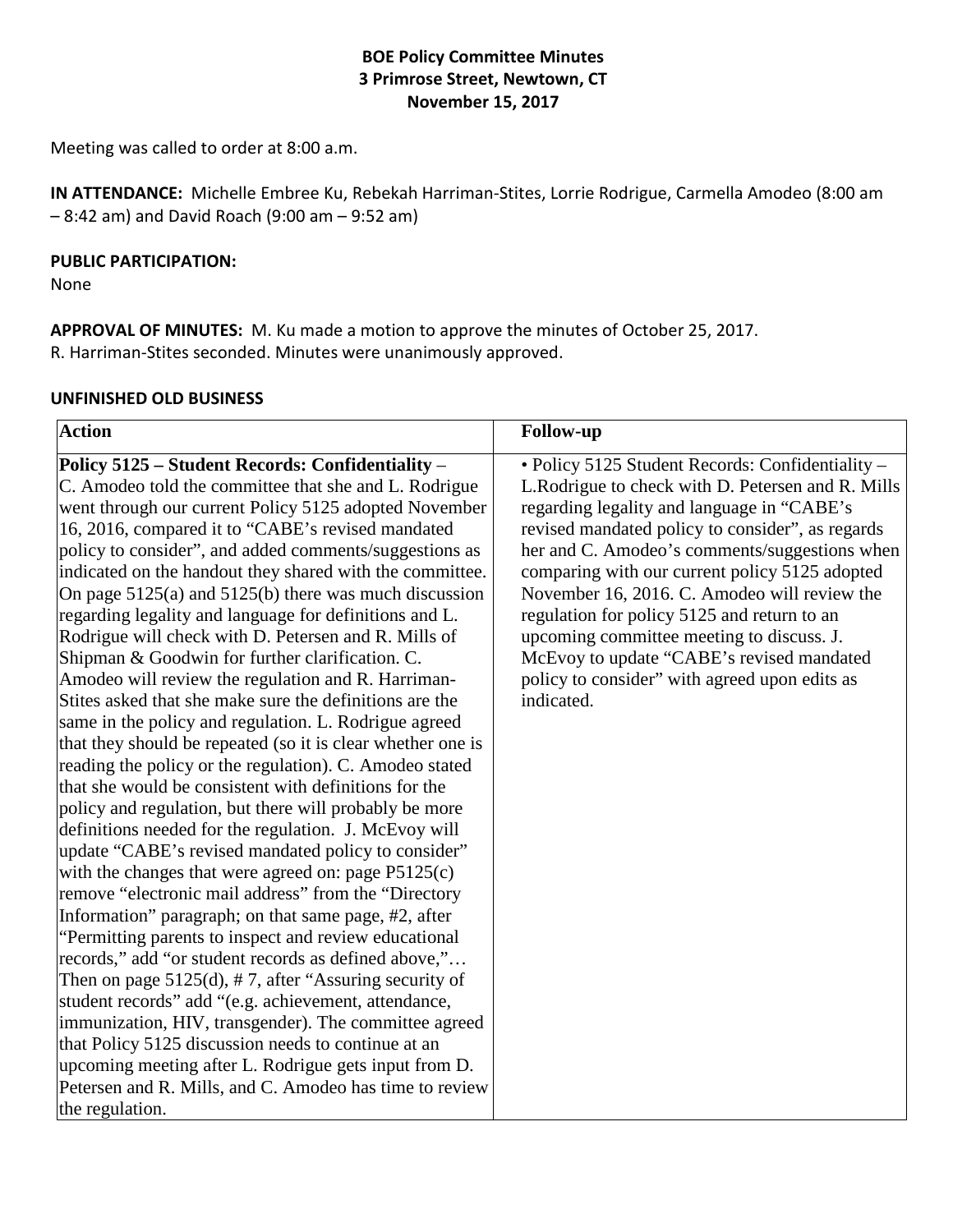| Policy 6172.4 – Parent and Family Engagement Policy          | Policy 6172.4 – Parent and Family Engagement         |
|--------------------------------------------------------------|------------------------------------------------------|
| for Title I Students, and our current policy $7-409.1 -$     | Policy for Title I Students – L. Rodrigue to check   |
| Title I Parent Involvement. L. Rodrigue stated that she      | with D. Petersen regarding current Title I practice  |
| and the PTSA members reviewed CABE's Policy 6172.4           | and discussion on this policy will continue at an    |
| versions and thought the information was good and clear.     | upcoming committee meeting.                          |
| However, they felt that a lot of the information related to  |                                                      |
| all students and that they hoped this wasn't just supposed   |                                                      |
| to be for Title I students. PTSA members felt that there     |                                                      |
| should be a Parent and Family Engagement Policy for          |                                                      |
| ALL students, not just for Title I students. L. Rodrigue     |                                                      |
| felt that they had a valid point. R. Harriman-Stites asked,  |                                                      |
| "What is the current practice for Title I Students? Is there |                                                      |
| an annual meeting and at least 3 other meetings during       |                                                      |
| the year (as noted in the CABE policy)? She and M. Ku        |                                                      |
| questioned if it might be possible to have a Parent and      |                                                      |
| Family Engagement Policy for all students and have a         |                                                      |
| Title I section. L. Rodrigue asked that policy 6172.4 be     |                                                      |
| put on hold so that she could first check with D. Petersen   |                                                      |
| about current Title I practice and then discussion could     |                                                      |
| continue regarding how to proceed with this policy,          |                                                      |
| possibly to include all students and a section for Title 1.  |                                                      |
|                                                              |                                                      |
| Policy 5114.21 – Conduct Code for Participation in           | • Policy $5114.21$ – Conduct Code for Participation  |
| Extracurricular Activities – L. Rodrigue reported to the     | in Extracurricular Activities, M. Memoli will be     |
| committee that she has again met with Matt Memoli and        | sending the revised regulation for this policy to L. |
| he is revising the regulation. He will be sending it to her  | Rodrigue and she will update the committee.          |
| when it is ready.                                            |                                                      |

# **UNFINISHED NEW BUSINESS**

| <b>Action</b>                                               | <b>Follow-up</b>                                 |
|-------------------------------------------------------------|--------------------------------------------------|
| <b>Proposed Home Schooling Policy and Regulation</b>        | Proposed Home Schooling Policy and Regulation    |
| <b>6172.3</b> (from the State of Connecticut) – L. Rodrigue | 6172.3, with agreed upon edits, is approved to   |
| followed up on CIAC rules about policies for home           | move forward to the BOE for review when the      |
| schooled students and the following is the verbiage taken   | committee decides to send it with other non-5000 |
| directly from the CIAC rules on athletic eligibility for    | series policies.                                 |
| home schooled students. "Home Schooled Students"            |                                                  |
| Participation on a CIAC school's interscholastic team is    |                                                  |
| extended only to student-athletes whose program is under    |                                                  |
| the direct supervision of a CIAC member school. Home        |                                                  |
| schooled students are not eligible to participate on CIAC   |                                                  |
| schools' interscholastic teams." These two sentences are    |                                                  |
| to replace the sentence beginning "Newtown Public           |                                                  |
| Schools will adhere" in #8 in the regulation for this       |                                                  |
| policy on page $R6172.3(a)$ . Also to be included in the    |                                                  |
| regulation is Form 1 for R6172.3 (taken from Hamden         |                                                  |
| Public Schools sample provided by CABE) – "Notice of        |                                                  |
| Intent Instruction of Student at Home" with agreed upon     |                                                  |
| edits. M. Ku stated that policy 6172.3 could be moved       |                                                  |
| forward to the BOE for review when there are other non-     |                                                  |
| 5000 policy series ready to go.                             |                                                  |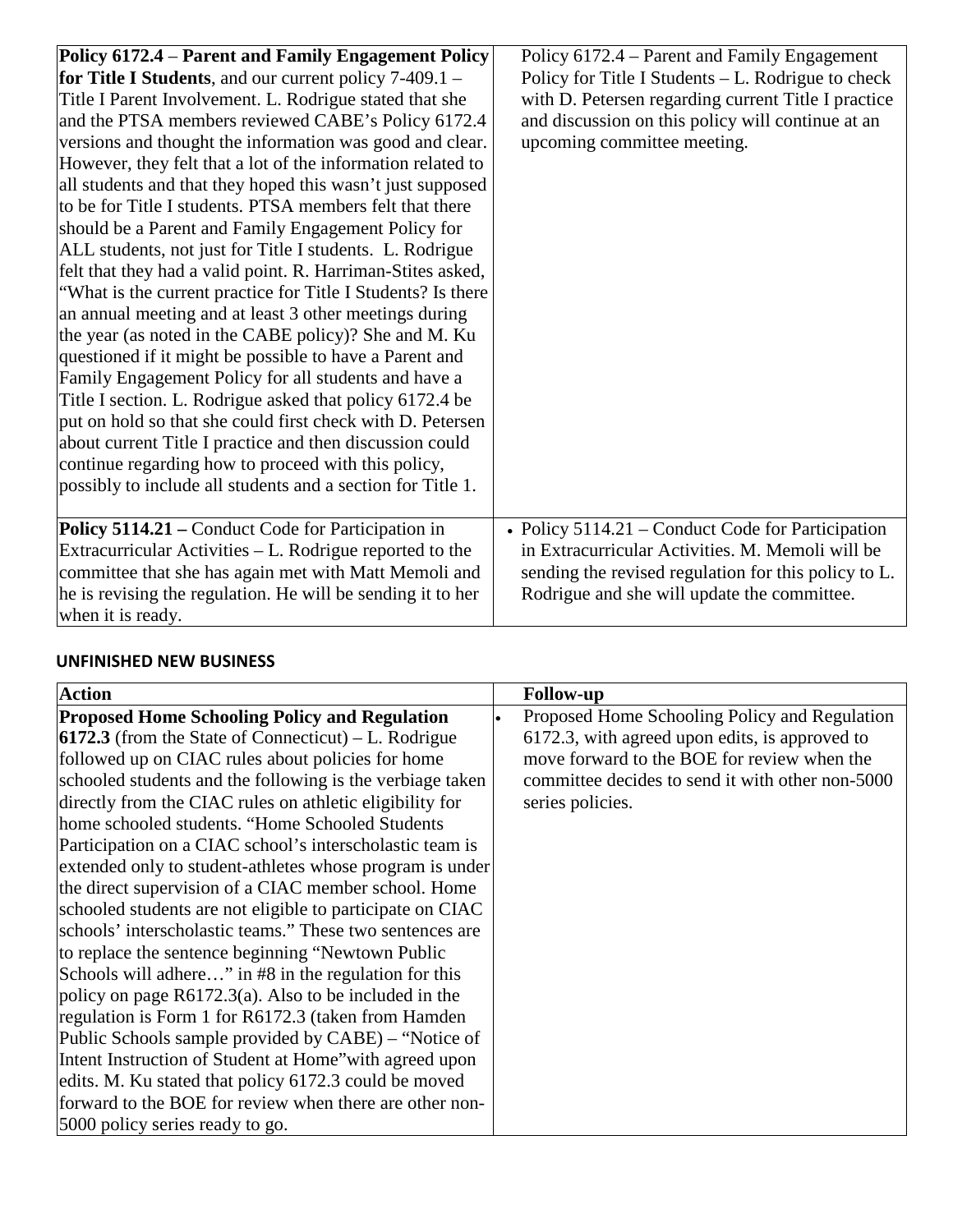| <b>Policy 3541</b> – Transportation - L. Rodrigue spoke with<br>T. Einhorn and J. Ross regarding the results of their<br>research as to whether other middle schools have a policy<br>on "walkers". She stated that every single middle school<br>they looked at had a process, and some didn't allow it at<br>all. She has also discussed this with the A-Team and the<br>consensus is that there needs to be a process put in place<br>for walkers. She stated that parents need to be<br>encouraged to "own it" by signing it. L. Rodrigue will<br>form a group (will include T. Einhorn and J. Ross, and<br>with advice of counsel) to establish a protocol with forms | Policy 3541 – Transportation - L. Rodrigue will<br>put together a group, to include T. Einhorn and J.<br>Ross, and with advice of counsel establish a<br>protocol with forms for "walkers". She will then<br>bring this back to the committee for discussion<br>regarding establishing a policy.<br>Also need to get best practice in place for Hawley<br>for C. Moretti. |
|----------------------------------------------------------------------------------------------------------------------------------------------------------------------------------------------------------------------------------------------------------------------------------------------------------------------------------------------------------------------------------------------------------------------------------------------------------------------------------------------------------------------------------------------------------------------------------------------------------------------------------------------------------------------------|---------------------------------------------------------------------------------------------------------------------------------------------------------------------------------------------------------------------------------------------------------------------------------------------------------------------------------------------------------------------------|
| and then bring this back to the committee in order to<br>form a policy.                                                                                                                                                                                                                                                                                                                                                                                                                                                                                                                                                                                                    |                                                                                                                                                                                                                                                                                                                                                                           |

## **NEW BUSINESS**

| <b>Action</b>                                                                                          | <b>Follow-up</b>                                        |
|--------------------------------------------------------------------------------------------------------|---------------------------------------------------------|
| Proposed Policy Committee Meeting Dates for 2018 -                                                     | • Proposed Policy Committee Meeting Dates for 2018      |
| M. Ku requested that discussion on policy committee                                                    | - Discussion on proposed policy committee meeting       |
| meeting dates for 2018 be postponed until the new                                                      | dates for 2018 postponed until new members of the       |
| members of the BOE are in office and to see if there are                                               | BOE are in office and policy committee membership       |
| any policy committee member changes.                                                                   | is decided.                                             |
| Discussion regarding CABE dropping the history of                                                      | • The committee members agreed that they didn't         |
| NPS policy date approvals and revisions when we                                                        | want CABE removing the history of NPS policy date       |
| submit a policy to them. Committee decided that they                                                   | approvals and revisions (when we submit a policy to     |
| want CABE to keep in the NPS policy date approvals and them). J. McEvoy to notify CABE that the policy |                                                         |
| revisions. J. McEvoy will notify CABE of this.                                                         | committee wants to keep the NPS policy date             |
|                                                                                                        | approvals and revisions in their policies when they are |
|                                                                                                        | processed by CABE.                                      |
| Policy 5119 - Transfers; Withdrawals - The committee                                                   | • Policy 5119 – Transfers; Withdrawals – The            |
| reviewed the Regulation for Policy 5119 sent by CABE                                                   | committee decided that there wasn't a need for this     |
| (they said that they had no policy to send us) and                                                     | policy.                                                 |
| questioned whether it was necessary. L. Rodrigue feels                                                 |                                                         |
| that there is not a need for a policy for this as the                                                  |                                                         |
| information can be included in other things. D. Roach                                                  |                                                         |
| agreed and stated that "It's the law".                                                                 |                                                         |
| Policy 5120 – Progress Records. (CABE sent Policy                                                      | · Policy 5120 - Progress Records (CABE sent Policy      |
| 5124 - Reporting to Parents - instead of Policy 5120 for                                               | 5124 – Reporting to Parents – instead of Policy 5120    |
| our review) – The committee felt that this policy wasn't                                               | for our review). The committee decided that there       |
| needed.                                                                                                | wasn't a need for either policy.                        |
| Policy 5121 – Examination/Grading – The committee                                                      | • Policy 5121 – Examination/Grading – The               |
| members agreed that this policy was outdated and                                                       | committee decided that there wasn't a need for this     |
| unnecessary.                                                                                           | policy.                                                 |
| Policy 5121.1 - High School Mid-Year and Final                                                         | • Policy 5121.1 - High School Mid-Year and Final        |
| Examinations                                                                                           | Examinations                                            |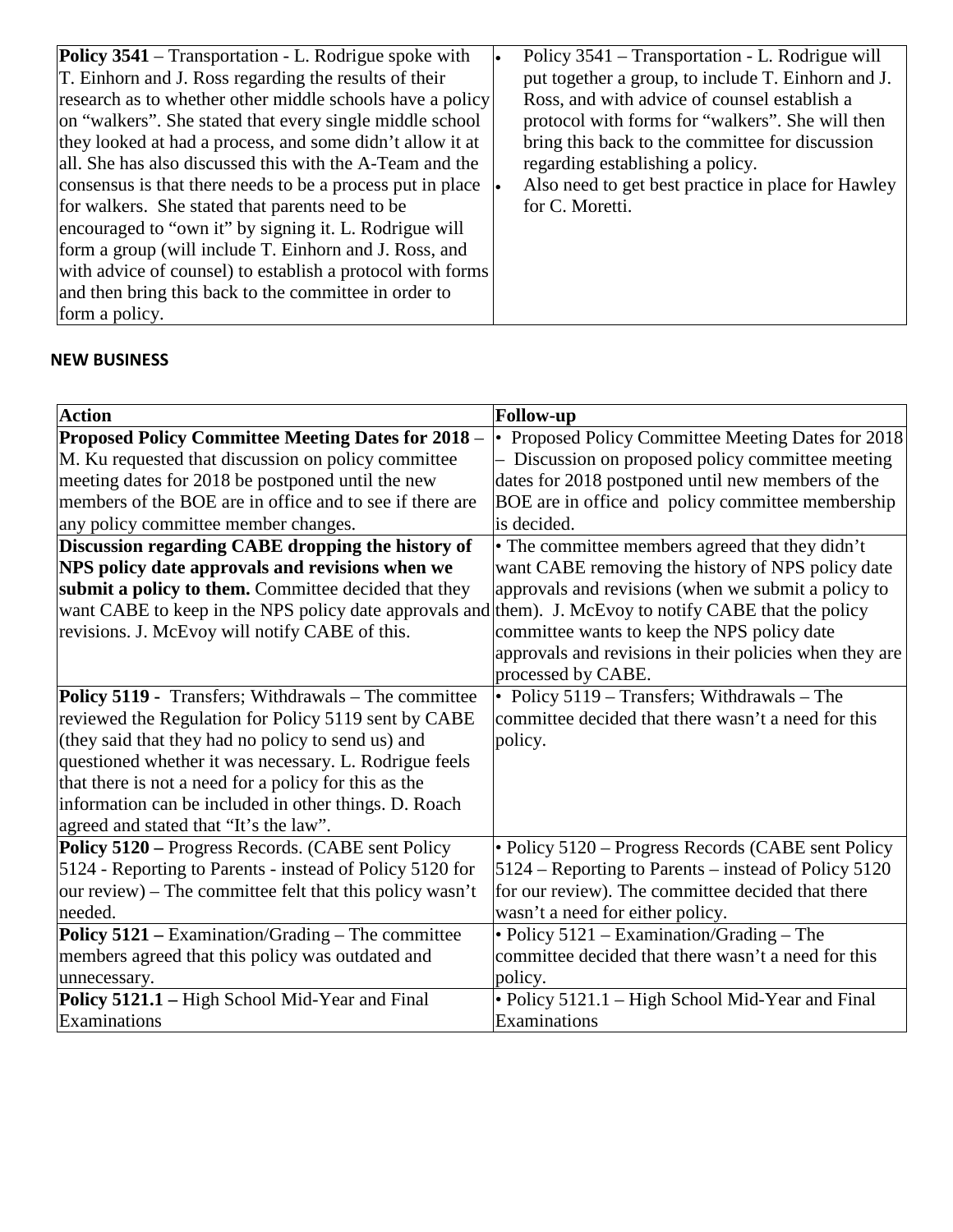| <b>Policy 5121.2</b> – Honor Roll - The committee members                                                 | • Policy $5121.2$ – Honor Roll – L. Rodrigue will look |
|-----------------------------------------------------------------------------------------------------------|--------------------------------------------------------|
| questioned if there was a need for a policy about Honor                                                   | at the NHS and NMS Student Handbooks as regards        |
| Roll? The one that CABE sent is outdated. D. Roach                                                        | Honor Roll. Discussion on this policy to continue at   |
| stated that a lot of this information is in the Student                                                   | an upcoming meeting.                                   |
| Handbook. He said that there is always an issue                                                           |                                                        |
| regarding midterm exemption for seniors who have a 90                                                     |                                                        |
| grade point average or above. R. Harriman-Stites asked if                                                 |                                                        |
| this policy should be updated? D. Roach said that it's in                                                 |                                                        |
| the handbook. L. Rodrigue asked if the National Honor                                                     |                                                        |
| Society is in our policies and R. Harriman-Stites stated                                                  |                                                        |
| that it is not. M. Ku said that it would be good to have a                                                |                                                        |
| conversation about Honor Roll. When it's published,                                                       |                                                        |
| there are always people who question how it is                                                            |                                                        |
| determined. R. Harriman-Stites agreed that the NHS and                                                    |                                                        |
| NMS Handbook should be looked at. L. Rodrigue stated                                                      |                                                        |
| that she would do this. Discussion on this policy to                                                      |                                                        |
| continue at an upcoming meeting.                                                                          |                                                        |
| Policy 5121.3 - Academic Dishonesty/Plagarism                                                             | • Policy 5121.3 – Academic Dishonesty/Plagarism        |
| (Cheating) – NPS Policy on Cheating is 7-410 and was                                                      | (Cheating) – The committee decided that this policy is |
| adopted 10/12/99. R. Harriman-Stites stated that she likes approved to move forward to the BOE for review |                                                        |
| CABE's "A succinct and revised version of this policy                                                     | when others that are on hold with the 5000 series are  |
| on this topic". The committee members agreed and D.                                                       | sent forward as a group.                               |
| Roach stated that it's similar to what's in the handbook.                                                 |                                                        |
| R. Harriman-Stites suggested that the last sentence from                                                  |                                                        |
| "Hamden's version of this policy" be added in after the                                                   |                                                        |
| first sentence in the $3rd$ paragraph of the "succinct and                                                |                                                        |
| revised version". That sentence reads, "Due process'                                                      |                                                        |
| must be provided to students accused of cheating." In the                                                 |                                                        |
| $4th$ paragraph, remove the $2nd$ sentence which reads,                                                   |                                                        |
| "Rules will be reviewed by the Board of Education and                                                     |                                                        |
| the Superintendent of Schools. This was agreed on by all                                                  |                                                        |
| the committee members. M. Ku stated that it can be                                                        |                                                        |
| moved forward to the BOE for review when others that                                                      |                                                        |
| are in the queue for the 5000 policy series are sent                                                      |                                                        |
| forward as a group.                                                                                       |                                                        |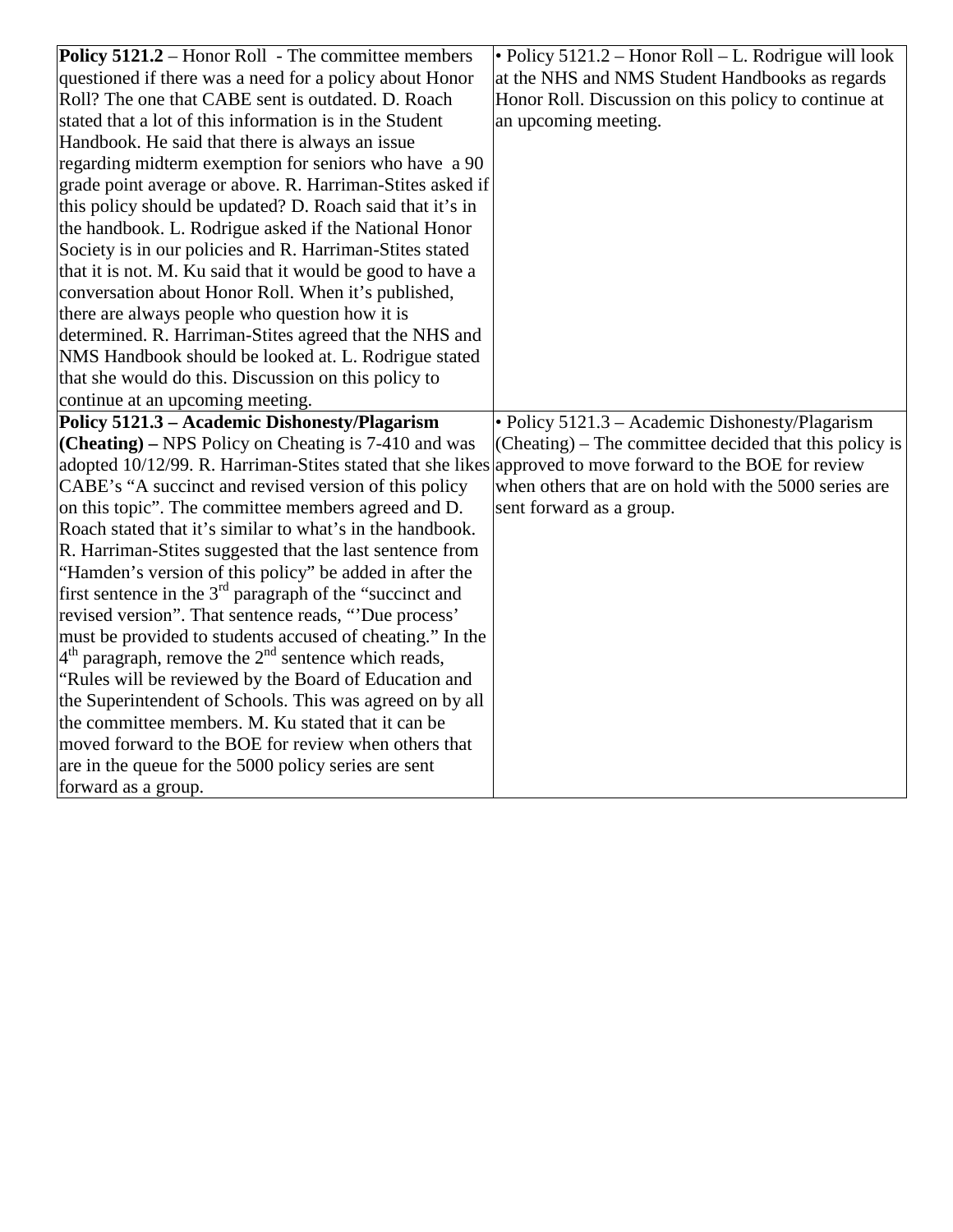#### **UPDATE FROM THE SUPERINTENDENT**

| Virtual Academy School within Unified School                | • Newtown Public Schools online policies/procedures  |
|-------------------------------------------------------------|------------------------------------------------------|
| <b>District</b> $#2$ – opened by Department of Children and | request from Virtual Academy School. J. McEvoy       |
| Families (DCF) on 2/1/16. L. Rodrigue received e-mail       | will request possible policies from CABE regarding   |
| request from Virtual Academy School asking that our         | this and L. Rodrigue will check to see what's in the |
| district forward any policies or procedures that currently  | NHS Student Handbook. Discussion will then           |
| exist relation to our "online learning or competency-       | continue at an upcoming committee meeting.           |
| based educational programs. The committee members           |                                                      |
| agreed that we don't have any online policies/procedures    |                                                      |
| to send to DCFwe're not there yet. L. Rodrigue said         |                                                      |
| that "Online learning is the way we're moving and she       |                                                      |
| feels that NPS should have a policy on this." She shared    |                                                      |
| with the committee that she wrote something a year ago      |                                                      |
| regarding this and will try to find it. D. Roach shared an  |                                                      |
| example case where a student is not home schooled and       |                                                      |
| needs credits. The student needs to be educated somehow     |                                                      |
| and this could be an avenue for them. M. Ku stated that     |                                                      |
| we should develop a policy or get a policy from CABE        |                                                      |
| regarding this. L. Rodrigue will check to see what's in     |                                                      |
| the NHS Student Handbook and discussion on this will        |                                                      |
| continue at an upcoming committee meeting.                  |                                                      |

A motion was made by M. Ku to forward Policy and Regulation 6172.3 – Home Schooling, with approved edits, to the Board of Education for review with the next group of non-5000 series policies; and to forward Policy 5121.3 – Academic Dishonesty/Plagarism (Cheating), with approved edits, to the Board of Education for review with other 5000 series policies that are "in the queue" to send to CABE. R. Harriman-Stites seconded. Motion was unanimously approved.

## **UNFINISHED BUSINESS - DISCUSSION/ACTION POSTPONED TO A FUTURE MEETING:**

| <b>Policy 5125</b> – Student Records: Confidentiality -<br>Discussion to continue at an upcoming meeting after<br>L. Rodrigue gets input from D. Petersen and R.<br>Mills, and C. Amodeo has time to review the<br>regulation.                       | • Policy $5125$ – Student Records: Confidentiality<br>L. Rodrigue to check with D. Petersen and R. Mills<br>regarding legality and language in edits suggested by<br>her and C. Amodeo. C. Amodeo will review the<br>regulation for policy 5125 and return to an upcoming<br>committee meeting to discuss. J. McEvoy to update |
|------------------------------------------------------------------------------------------------------------------------------------------------------------------------------------------------------------------------------------------------------|--------------------------------------------------------------------------------------------------------------------------------------------------------------------------------------------------------------------------------------------------------------------------------------------------------------------------------|
|                                                                                                                                                                                                                                                      | "CABE's revised mandated policy to consider" with<br>agreed upon edits as indicated.                                                                                                                                                                                                                                           |
| <b>Policy 6172.4</b> – Parent and Family Engagement<br>Policy for Title I Students - L. Rodrigue to check<br>with D. Petersen regarding current Title I practice<br>and discussion on this policy will continue at an<br>upcoming committee meeting. | • Policy 6172.4 – Parent and Family Engagement Policy<br>for Title I Students - L. Rodrigue will check with D.<br>Petersen about current Title I practice and then<br>discussion will continue regarding how to proceed with<br>this policy, possibly to include all students and a<br>section for Title 1.                    |
| <b>Policy 5114.21</b> – Conduct Code for Participation in<br>Extracurricular Activities – M. Memoli is continuing<br>to revise the regulation for this policy.                                                                                       | • Policy $5114.21$ – Conduct Code for Participation in<br>Extracurricular Activities - M. Memoli will send<br>revised regulation to L. Rodrigue and she will update<br>committee.                                                                                                                                              |